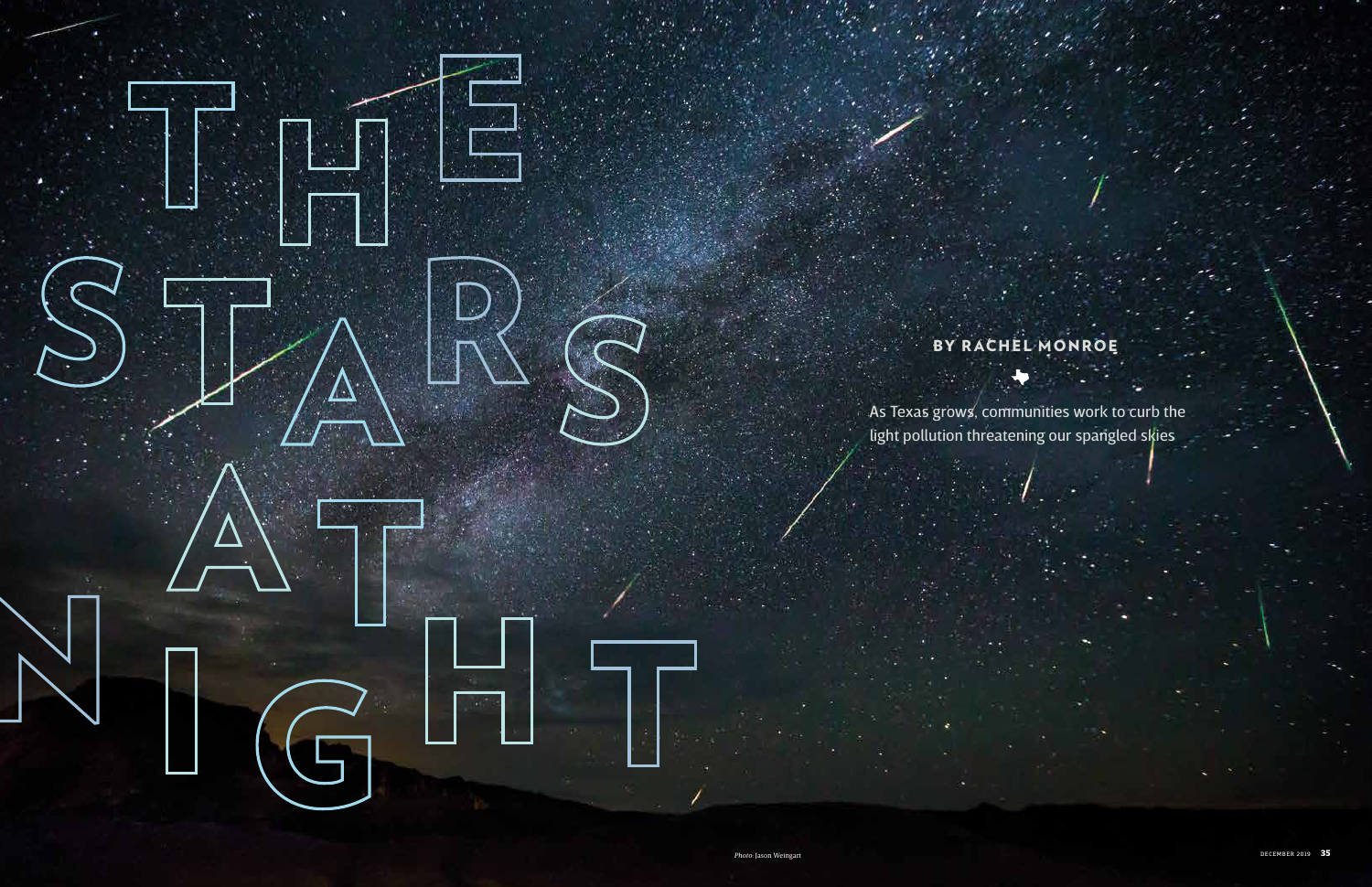

be felt hundreds of miles away. Big Bend National Park, home to some of the darkest skies in the lower 48, experiences light pol lution from as far afield as Del Rio, El Paso, and Midland. These days, the majority of Texans can no longer see the Milky Way at night, according to the Hill Country Alli ance, a Dripping Springs-based nonprofit that seeks to preserve the natural resources and heritage of the Texas Hill Country.

The movement to protect our night skies from light pollution has lagged behind ad vocacy for other elements of the environ ment. Championing darkness can be a tough sell, says John Barentine, director of public policy for the International Dark-Sky Association (IDA). Based in Tucson, Arizona, IDA is at the forefront of the fight against light pollution. "I can give people facts 'til

I'm blue in the face, but that's not going to move somebody who's afraid of the dark and who has a gut feeling that more light will make them safe," Barentine says. "I have to slowly evolve their emotional reaction from seeing darkness as a problem to seeing it as a value that they support."

Even so, appreciation for darkness has gained traction around the world, and in Texas in particular. Barentine says Texas is a leader in the dark sky movement, in part because the state is home to some of the last night skies that remain pristine—that is, largely unaffected by skyglow. From the remote desert landscapes of far West Texas to the grassy expanses of the Hill Country, Texans are working together to protect our famously starry skies.

### SMALL-TOWN CAMPAIGN

When people think of dark skies in Texas, they often associate them with the vast ex panses of West Texas, home of the Univer sity of Texas McDonald Observatory, a lead ing research hub for astronomy. This makes sense; the area has some of the darkest night skies in the continental U.S., and the McDonald Observatory hosts regular tours, star parties, and other events to acquaint the public with celestial bodies.

But you shouldn't have to drive into the desert to see stunning stars. When Cathy Moreman moved to Wimberley from Hous ton eight years ago, she loved the peace ful, quiet atmosphere—and the night skies. The Central Texas town, which exists at the confluence of the Blanco River and Cypress

his time as a naturalist at Enchanted Rock State Natural Area, Scott Whitener loved taking kids on night hikes. Whitener had left his previous job teaching in Fredericks burg partly because he wanted to spend more time outside. On treks up the massive granite dome, he encouraged young people to overcome their nerves as they grew ac customed to the dark, their senses sharpen ing in the absence of artificial light.

A group of high school students from San Antonio made a particularly strong impres sion. Most of them had never ventured out side the city in their lives; now, they were exploring in the dark and peering at the night sky through a telescope. "When kids see the Milky Way for the first time—that's a life-changing experience," Whitener says.

Unfortunately, such experiences are growing increasingly rare. When Texas was still a primarily rural state, light pollution wasn't an issue on anyone's radar. As ev eryone from Gene Autry to George Strait to Pee-Wee Herman has crooned, "The stars at night are big and bright, deep in the heart of Texas." Today, though, those spangled night skies are a little less stunning than they used to be.

Texas' population is booming and its cit ies are sprawling. Industry is expanding, particularly oil, natural gas, and wind en ergy development, all contributors to light pollution. This means more artificial light after dark, and as a result, the state has some of the nation's highest per-capita rates of nighttime light emission. Across Texas, unshielded or upward-pointing lights con tribute to the gradual, diffuse brightening of the night sky, an effect known as "sky glow." If you've ever searched the sky for shooting stars and noticed the night doesn't seem quite as dark as it used to be, you've seen skyglow.

The cumulative effect of bright lights can





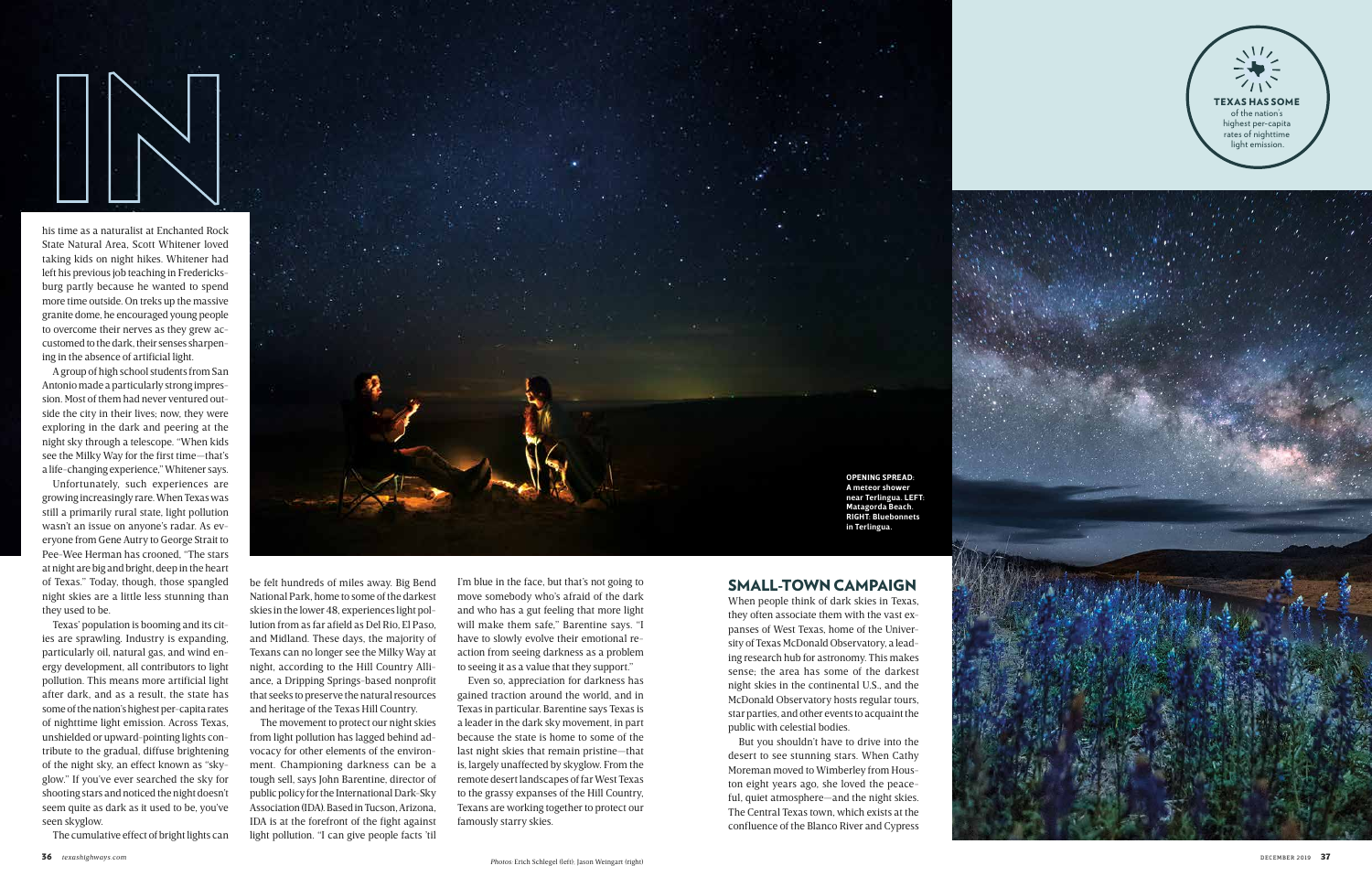

**The Milky Way over Big Bend National Park, which is recognized as a Dark Sky Park.**

z.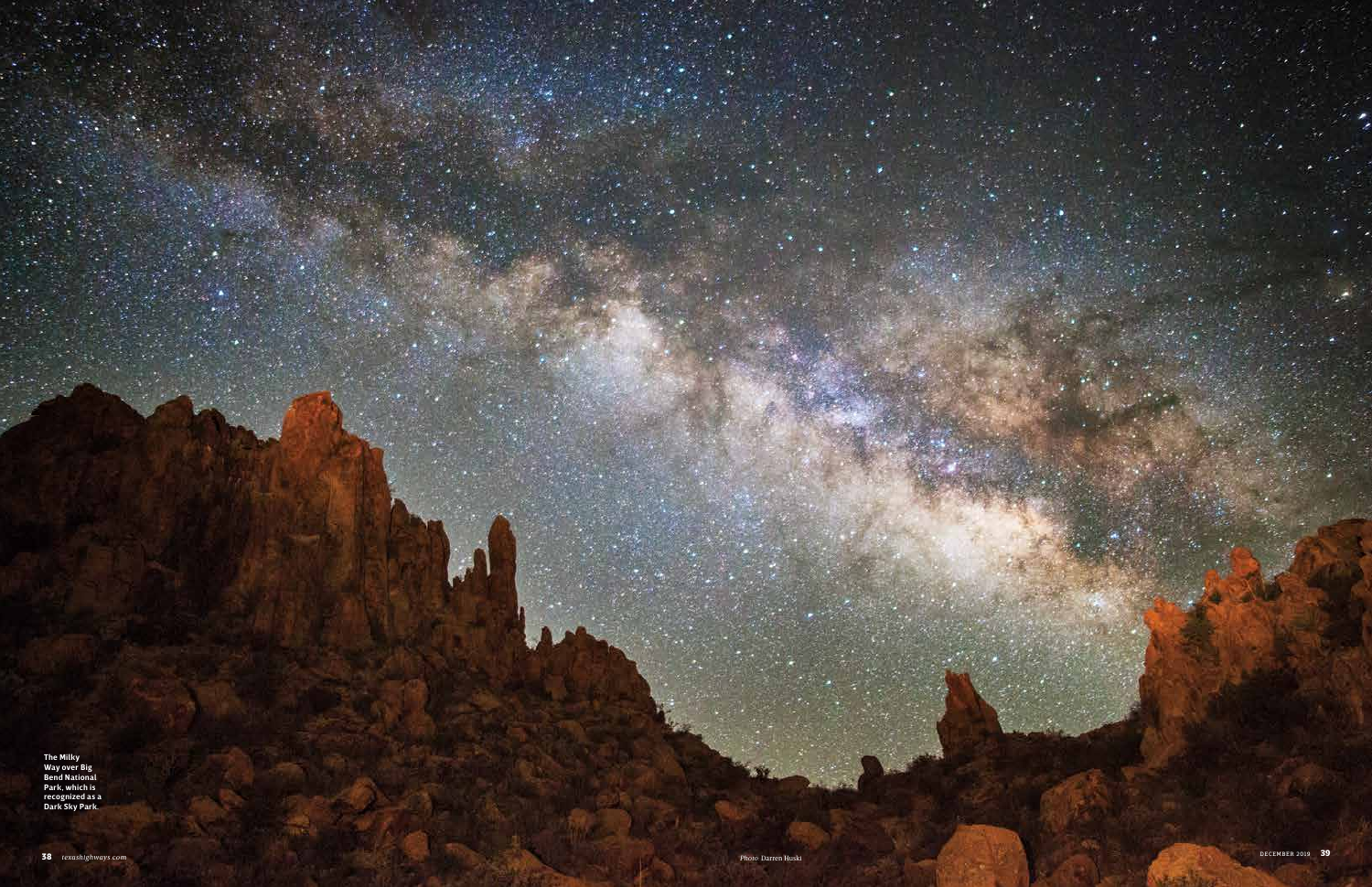Creek, takes pride in its quaint atmo sphere, from its annual rodeo to the out door walk-in theater to the serene and si lent nights. When I visited this summer, I squinted up at the sky, trying to remember the constellations I'd learned about during visits to the McDonald Observatory—Orion, Cassiopeia, and the elongated triangle that represents the horns of Taurus the bull. Moreman told me she has noticed a shift over the past several years

as Central Texas—like the rest of the state—has boomed. In 2018 the state added more new residents than any other in the coun -

try, many of them in the Austin-San Antonio corridor. Spillover from the growth is pal pable in the Hill Country, where the popu lation is projected to double over the next three decades.

Five years ago, Moreman, currently the executive director of the Wimberley Val ley Chamber of Commerce, learned that neighboring Dripping Springs had just be come the first community in Texas to be

designated by the IDA as a Dark Sky Com munity. The designation recognizes places that have taken steps to preserve night skies, including passing and enforcing an out door lighting ordinance, as well as demon strating community engagement and educating the public about the importance of dark skies.

Following in their footsteps, Moreman began working with a group of Wimberley

City Council members and citizens "because people do like to visit places where they can see the skies at night, but also because I live here, and I want to pro -

# **TEXAS** DARK SKY PLACES

tect what I love about it." The group even tually came to be known as the Wimberley Valley Dark Sky Committee, which formed to help the area attain IDA recognition.

Moreman was concerned about light pollution's impact on tourism, which is central to the economies of many towns in the Hill Country. "There are a lot of bedand-breakfasts in the area where people go to get away from the city lights and city



noises," she pointed out.

She also learned that exposure to ar tificial light at night has been shown to have damaging effects on human health. Overexposure to bright lights—particu larly those with a bluish tinge—disrupts our innate circadian rhythms, accord ing to the National Sleep Foundation. It's been linked to a suppression in the production of melatonin, a hormone that plays an important role in regulat ing the thyroid system, and contributes to increased risks for obesity, depres sion, and sleep disorders, according to a study published in the *Journal of Clinical Endocrinology & Metabolism.*

Dark skies benefit non-human popu lations, too: Animals rely on their circa dian rhythms when mating, migrating, and hunting. Artificial light disrupts these processes in ways scientists are only now beginning to understand. It doesn't merely impact nocturnal animals, such as bats and frogs, but also species ranging from monarch butterflies to songbirds. Fireflies, those icons of long summer evenings, flash

The Arizona-based **International Dark-Sky Association** recog nizes places for their efforts and success at maintaining dark skies. Here are the classifications as they apply to Texas sites:

**Dark Sky Communities** have shown "exceptional dedication to the preservation of the night sky," including public-education efforts and rules for outdoor lighting. Dripping Springs, 2014 Horseshoe Bay, 2015 Wimberley Valley, 2018

**Dark Sky Parks** must be an "ex ceptional dark sky resource" with strict standards for sky brightness (sky brightness must be routinely equal to or darker than 21.2 mag nitudes per square arc second):

**1.** Big Bend National Park, 2012 **2.** Copper Breaks State Park, 2014 **3.** Enchanted Rock State Natural Area, 2014 **4.** Big Bend Ranch State Park, 2017 **5.** South Llano River State Park, 2017



**LEFT: The Paluxy River near Glen Rose. THIS PAGE: Taken at Block Creek Natural Area, this image stacks multiple photos to capture the light of stars rotating around the North Star.** 

> *"Hill Country communities consider the night sky part of their heritage, and they don't want to lose that."*

**International Dark Sky Sanc tuaries**—the IDA's most rigor ous designation—recognizes natural areas in exception ally remote areas, with even stricter standards for sky brightness (sky brightness must be routinely equal to or darker than 21.5 magnitudes per square arc second): Devils River State Natural Area near Del Rio, 2019



*Photos:* Clark Crenshaw (left); Cathy Adams Clark (right)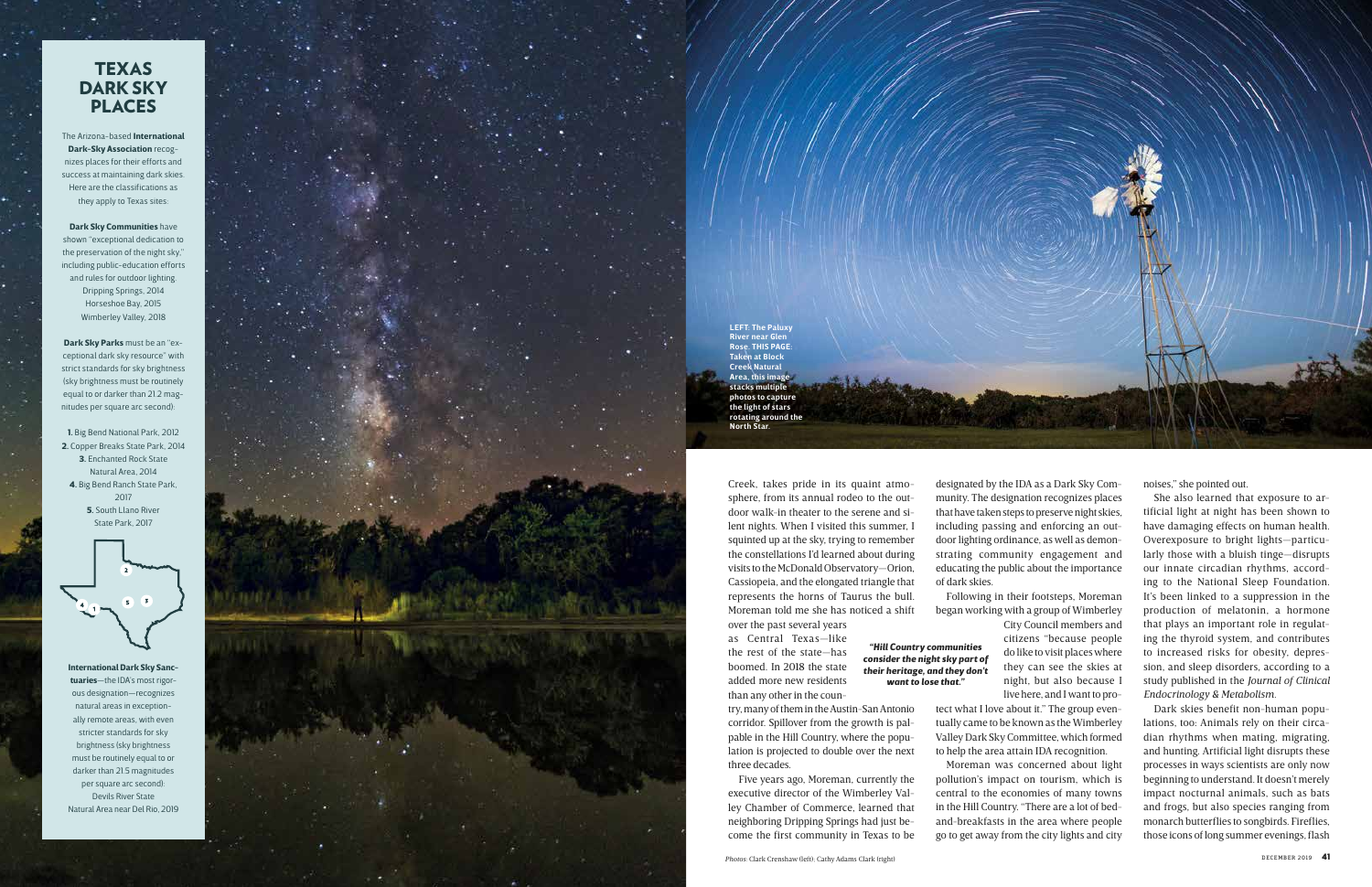less often when in the presence of artifi cial light, a study from the University of Virginia found. And researchers have seen that light pollution can hurt insects' ability to communicate and reproduce, according to a review in the scientific journal *Ecology and Evolution* .

### SKY-FRIENDLY LIGHT

Moreman and her fellow dark-sky advo cates began talking to their neighbors and local business owners about simple fixes, such as turning off lights at night or, for lights that must remain on, shielding them so the glare is pointed down. It's also best to use lights that are neither too bright nor too cool. Cool-toned lights, including most LED bulbs, emit light at wavelengths that are more disruptive to wildlife and human health. "It's just about making people aware," Moreman says.

While Wimberley achieved IDA darksky recognition in 2018, not everyone is

on board with the fight to keep skies dark. Some Hill Country residents keep their yards and homes well-lit at night for secu rity reasons. But a number of studies have found that

brightly lit environments don't necessar ily improve safety; sometimes, in fact, they have the opposite effect. Bright lights cre ate a strong contrast between lit areas and their unlit surroundings, which makes it more difficult to see what's happening in the shadows. A study done by Chicago's Alley Lighting Project found more crime associated with brightly lit alleyways, contrary to expectations. It's also true that bright lights don't necessarily make road ways safer; badly designed or poorly aimed lights can temporarily blind drivers.

The kind of lighting that dark-sky ad vocates prefer—shielded fixtures that point light down, not up—don't cause the kind of glare and contrast that impair vi sion. Making sure outdoor lights are darksky friendly also has economic benefits. From 20 to 50 percent of all outdoor light is wasted—that is, unshielded or poorly aimed—amounting to \$3.5 billion a year in energy loss for outdoor residential lights

alone, according to the IDA.

Dripping Springs has worked to help corporations minimize their light pollu tion. When Home Depot announced plans to build a big-box store in the town, it was subject to regulations aimed at reduc ing glare and light trespass. "The lighting company initially said, 'We can't do that,'" recalls Cindy Luongo Cassidy, a consul tant who works with the town. Cassidy pressed them to find a solution, and within 48 hours, they had come up with a new light-shield design that's now considered standard. When H-E-B planned a grocery store and gas station in nearby Wimberley, that town's dark-sky committee helped the company reconfigure its lighting to be bet ter shielded and more efficient. It now uses half the wattage of the original plan.

Dark-sky advocacy is spreading throughout Hill Country communi ties. Thirteen Hill Country counties have adopted resolutions supporting the

thirds of the region's population (excluding the cities of Austin and San Antonio) live in unincor porated areas. However, as it stands now, Texas law prevents coun ties from adopting ordinances regarding

outdoor lighting.

"The population growth in unincorpo rated areas presents a very strong ratio nale for revisiting these questions," says Cliff Kaplan, a program manager for the Hill Country Alliance. "How long can counties go with so little authority before their natural resources are depleted and they become undesirable places to live?"

preservation of night time darkness. And two-*"Most kids living in a city have no idea that there's anything in the sky other than the moon. You can't experience nature to its fullest if you can't see the Milky Way or identify Saturn on a dark night."*

> Even though Texas counties have limited authority over lighting, Hill Country com munities have "made progress by leaps and bounds," notes Barentine, of the IDA. "They consider the night sky part of their heri tage, and they don't want to lose that." He noted that alliances have formed among people who may not see eye-to-eye po litically, but share concern for the impor tance of dark night skies.

> Of the 23 IDA Dark Sky Communities in the United States, three are in the Hill



residential outdoor light is wasted, meaning unshielded or poorly aimed.



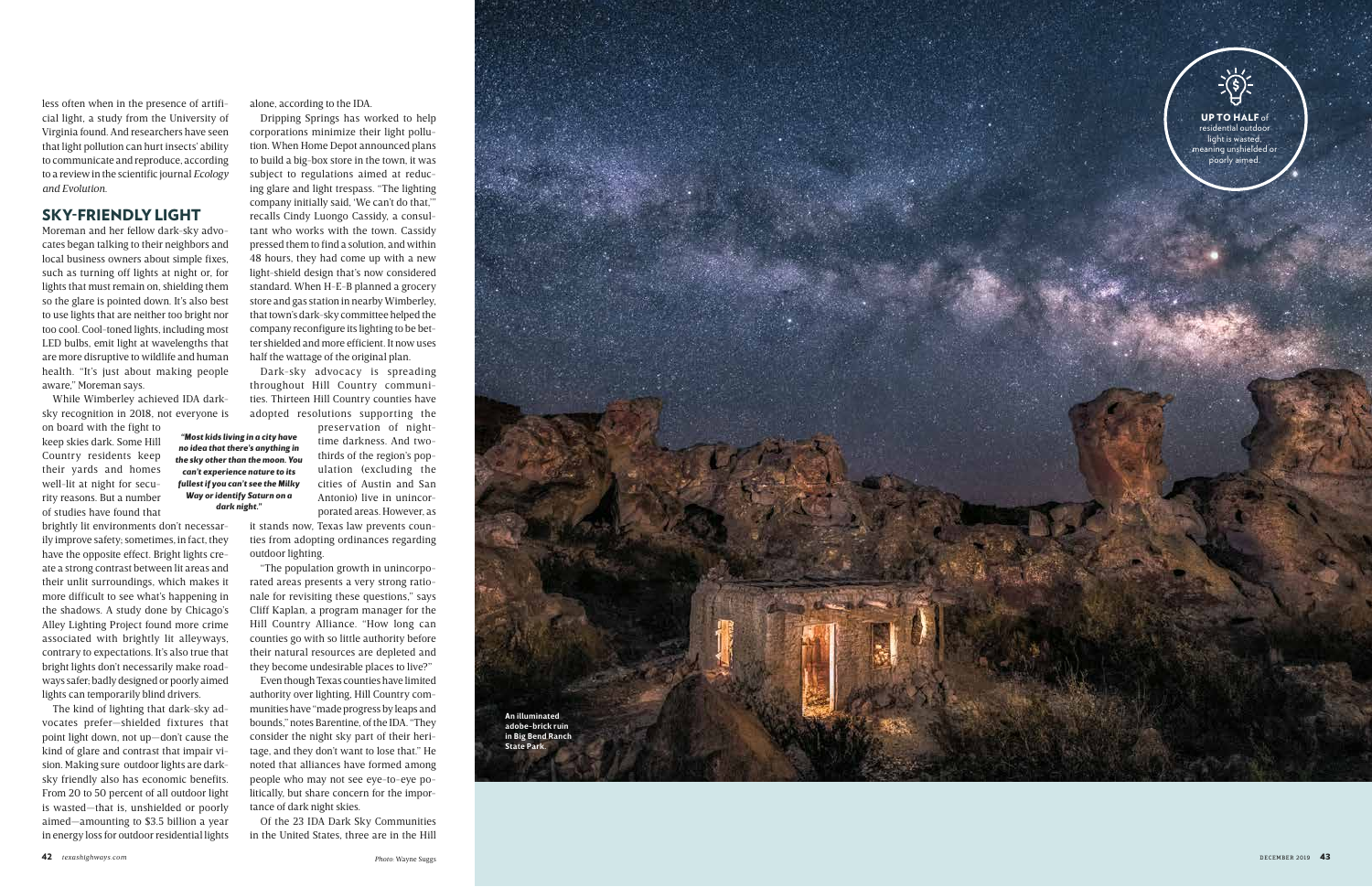1. Across the state, unshielded or upwardpointing lights contribute to the gradual, diffuse brightening of the night sky, an effect known as "skyglow."

2. Overexposure to bright lights at night—particularly those with a bluish tinge disrupts our innate circadian rhythms.

3. Residents can assist in their communities' darksky efforts by turning off lights at night and/or using shielded lights.

 $\circ$ 

6. Community education efforts include star parties where attendees can peer through telescopes at distant celestial objects and listen to stories about the constellations.

T 4. Dark-sky ordinances reduce light pollution by requiring outdoor lighting to be shielded to reduce glare and light.

 $\circ$ 

 $\sqrt{5}$ 

HOME TO SOME OF THE LAST REMAINING PRISTINE NIGHT SKIES, FAST-GROWING TEXAS IS A LEADER IN THE DARK-SKY MOVEMENT.

AO.

7. At South Llano River State Park, kids can check out a Night Sky Explorer Pack. The pack's red flashlight makes enough light to see without disrupting night vision.

 $\circ$ 

1

3

2

4

**STORE** 

6

 $\circ$ 

7

5. Artificial lights affect animals'—bats, frogs, monarch butterflies, and songbirds—ability to mate, migrate, and hunt. Light pollution also hurts insects' ability to communicate and reproduce.

 $\ddot{}$ 

rindo.

M 11

 $11$ 

- - - -

-----

*Illustration:* Gwen Keraval